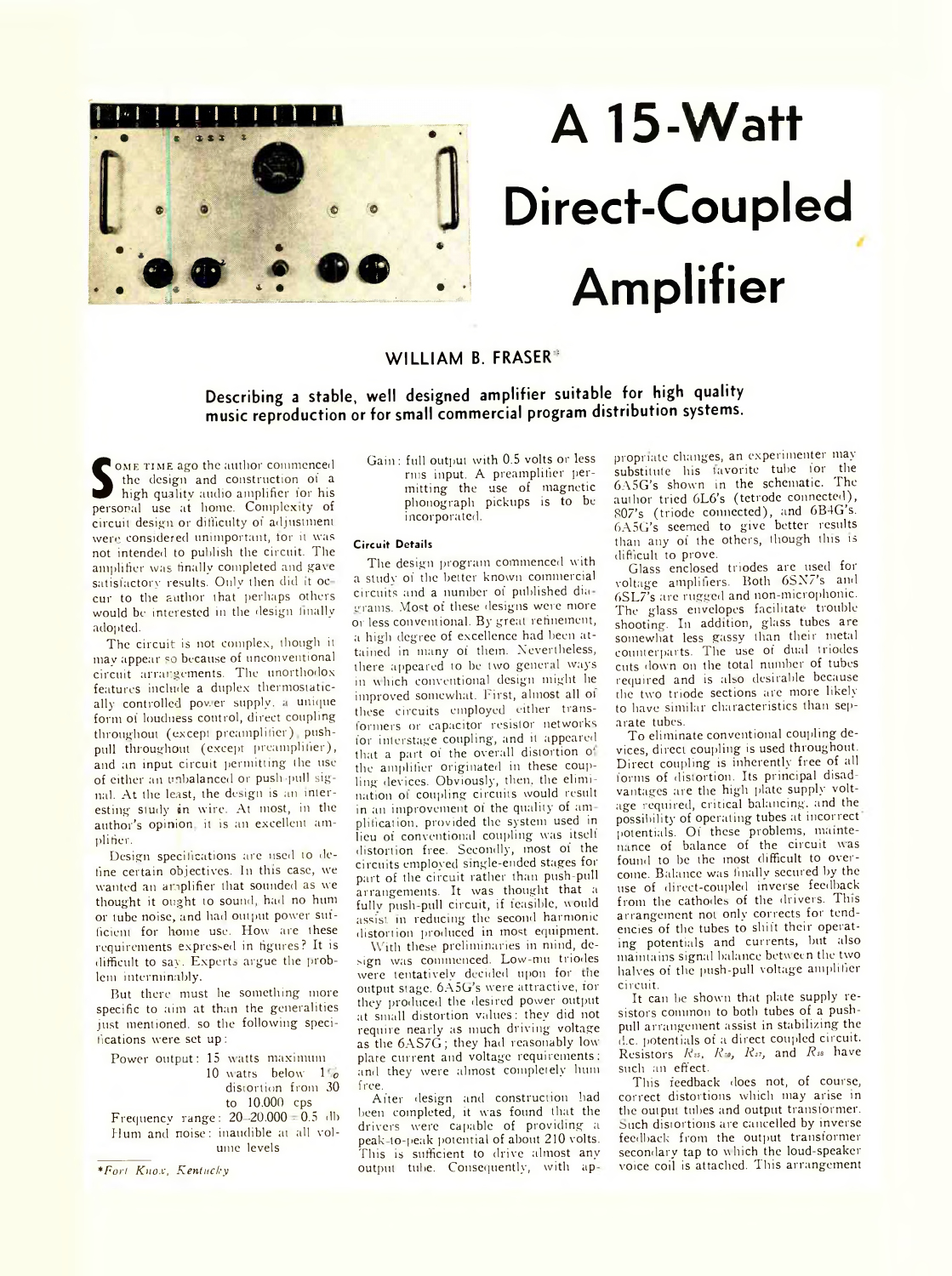

Fig. 2. Over-all schematic of the direct-coupled amplifier.

effectively feeds back an accurate sampling- of the voltage supplied to the loudspeaker. The feedback resistor used in this circuit should have a resistance equal to 7800 times the square root of the voice coil impedance.

The values of the feedback resistors were selected after considerable investigation of the effect of feedback on signal waveform. Both sine and square wave inputs were used and the resultant oscilloscope patterns were carefully studied. Because of the small phase shift inherent in this direct coupled circuit, unusually large amounts of feedback can be used. However, feedback in excess of that recommended will result in reduced amplification and may cause high-frequency oscillation.

Signal input can be either single ended or push-pull. Referring to *Fig.* 2, phase inversion is accomplished by *Vs* and *Vs* in case a single-ended signal is used. This type of phase inverter has no frequency discrimination and produces a perfectly balanced push-pull signal, provided the corresponding parts of the circuit are matched. The design was adapted from similar circuits which have been published recently. A unique form of loudness control is shown as the three-section ganged potentiometer  $R_{10}$ , capacitor *Cu* and resistor *Ru.* It will be observed that the high frequencies fed to the grid of *Vs* are automatically attenuated as volume is decreased, thus giving an increased proportion of lower frequencies

at reduced volume levels. The values of *Rn* and *Cu* can be varied to suit the individual. The author used a value of .04 pf for *Cu* and a value of 0 ohms for *Ru.* After values have been established for the components of the loudness control will work with greatest effectiveness for input signals which have the same average strength as the signal for which the loudness control was originally designed. Therefore, individual semi-adjustable volume controls (R<sub>17</sub>, R<sub>18</sub>, R<sub>19</sub>) have been provided for each signal device.

In case a balanced signal is to he used instead of a single ended signal, the signal should be fed to the ungrounded ends of *Rms* and *Run. C,o* is then attached to  $\mathbb{R}_{\text{top}}$  in the same way as *Cn* is attached to *R,oa.* A fourth potentiometer should he ganged to the loudness control and wired similarly to  $R_{204}$  and *Rsoc.*

The slightest trace of d.c. appearing on the grid of *Vs* will upset the balance of the entire amplifier. Therefore, *Cu* is used to insure that d.c. from the signal sources is eliminated.

It will be noted that  $V<sub>i</sub>$  is a cathode follower and hence produces no amplification. *Vs* and *Vs* amplify in the normal manner. The common cathode resistor of *Vs* tends to correct for any signal unbalance which may occur. Finally, the balanced feedback from *Vs* to *Vs* corrects for anv small residual signal unbalance. Oscilloscope tests show that the signals

supplied to the output tubes are balanced under all conditions. This is an important requirement in push-pull circuits.

It will be noted that *Vs* has an unbypassed cathode resistor. The resultant degeneration improves frequency response and stability.

*Vs* is a cathode follower driver. Since the 6A5G's are to be operated Class ABi, and presumably draw no grid current, it may be wondered why *Vs* is used. The principal reason for the presence of this tube is that the grids of the 6A5G's do draw current, even though they are not driven positive. This characteristic is typical of many triode-output tubes. *Vs* cannot supply current from its plate to the grid of the following tube without suffering serious distortion in its output. However, a cathode follower can supply the small amounts of power required without ill effects, and so this arrangement is used for the driver. An inspection of the circuit diagram will show that *Rsa* controls the total plate current of the output tubes and that  $R_{14}$ balances the plate current.

A number of excellent preamplifier designs are available. The one shown has been described previously.

## **Power Supply**

At first glance, the power supply may appear to he unusual. Actually, the high voltage secondary of the power transformer merely employs a bridge type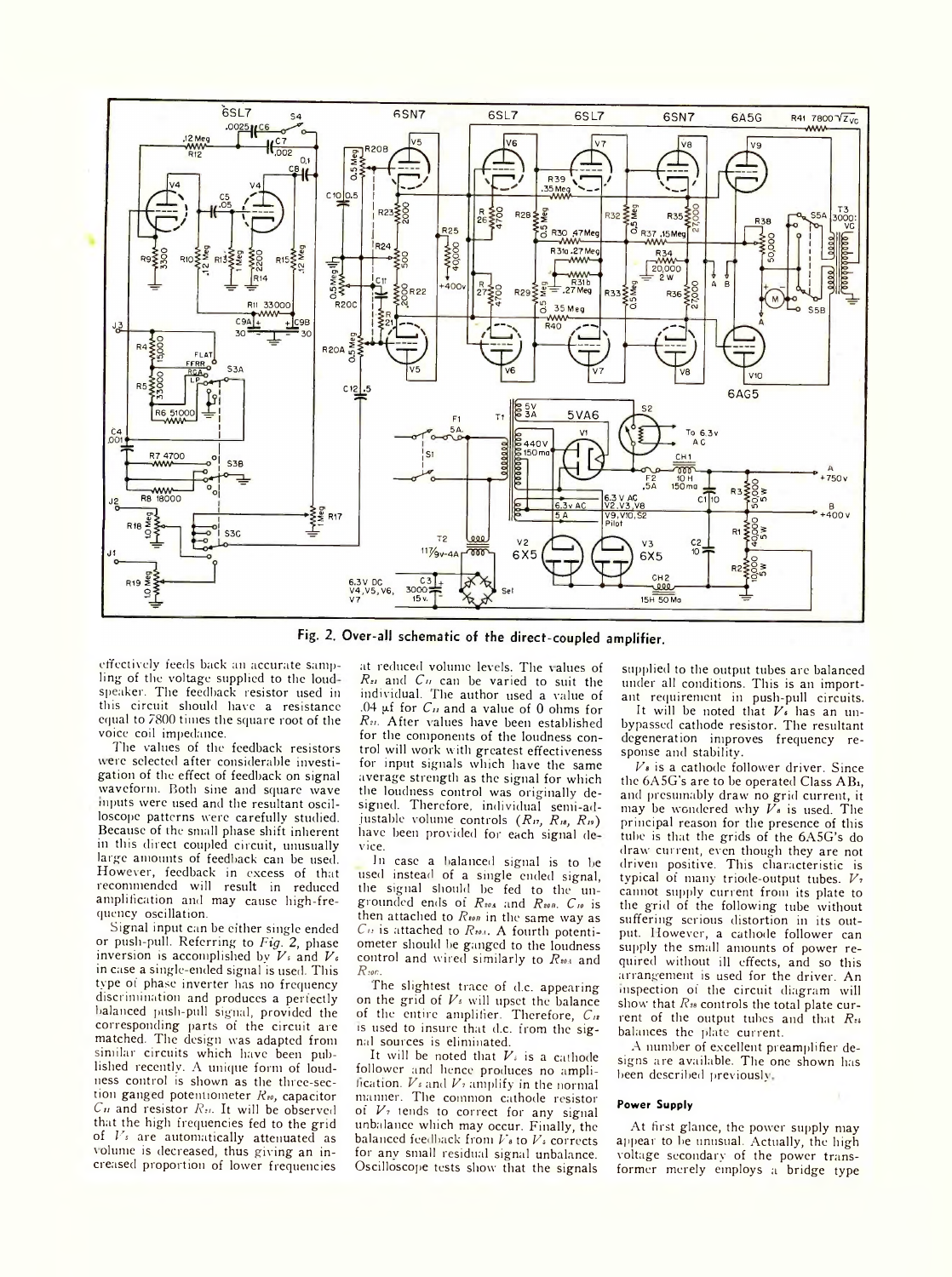rectifier *{Vt, Vs, Vs)* so arranged that the center tap of the winding is  $+400$ volts. This type of power supply is sometimes referred to as a "duplex" power supply.

The thermostatic delay relay is in cluded to prevent the application of plate voltage to the output tubes before the indirectly heated cathodes of the voltage amplifiers have wanned up suffiecntlv to provide correct bias.

The 6.3 volt a.c. heater winding is baised at  $\overline{\tau}$  400 volts. The cathodes of  $V_i$ and  $V<sub>s</sub>$  are biased at  $+400$  volts, so the same heater winding that supplies the output tubes can be used for the 6X5 heaters. Also, it will be noted that the cathode of  $V_{\nu}$  operates at approximately +327 volts which permits this same source of 6.3-volt a.c. to be used for the heater of *Vs.*

A full-wave selenium rectifier and associated transformer are used to provide d.c. heater current for *Vi* to *Vs,* inclusive. The use of d.c. heaters in these tubes reduces hum disturbances.

#### **Construction**

The entire amplifier can be mounted on a  $15 \times 19$  chassis, but it is recommended that the power supply be mounted on a separate chassis, li only one chassis is used, the parts must be arranged so compactly that a cooling fan is almost a necessity, especially if the amplifier is to Be placed in a confined box. If a single chassis is used, the parts should be laid out so that the power supply is at the opposite end of the chassis from the low level stages. Since the circuit is completely push-pull (except for the preamplifier), hum is mini mized and shielded wire need not be used. However, the preamplifier must be carefully shielded.

The use of a single ground and grounding bus is recommended to avoid hum which sometimes results from multiple grounds. In this case of the preamplifier, an insulated input jack should be used. The grounded side of this jack should be attached to the grounded end of  $R<sub>n</sub>$ . If this precaution is not observed, a high hum level will almost invariably result.

In the interest of good construction, filter capacitors  $C_1$  and  $C_2$  should be oil filled. Because of the push-pull arrangement with its inherent hum cancellation characteristics, no large capacitance electrolytic capacitors are required except in the case of the preamplifier and d.c. heater supply.

It is not absolutely essential to match resistors, capacitors, tubes, etc., oi the two halves of the push-pull circuit, because cross-coupling, cathode degeneration, inverse feedback, and balancing potentiometers provide for a reasonably well balanced output, even if exact pushpull symmetry is not maintained. Nevertheless, accurate balance and superior performance of the amplifier can be attained only by electrical and mechanical symmetry. Furthermore, changing line voltage will result in unbalanced operation if parts are not fairly carefully matched. Therefore, matching of corresponding parts is recommended insofar as possible.

Wiring of those portions of the cir cuit operating at + 400 volts or less should follow conventional procedure. For the higher voltages, wire with fibre glass insulation is recommended.

Potentiometers *Ra* and *Rss* should be so located that they can be reached easily with a screwdriver while the amplifier is in operation.

Transformers and chokes should be of good quality. The output transformer is especially important. The quality of the entire amplifier will depend largely on this item. This circuit was designed, among other things, to eliminate expensive interstage audio transformers, and the money so saved can be invested in the output transformer. A number of excellent makes are available. The author used a UTC linear standard LS55, and found it very satisfactory.

Tubes  $V_i$ ,  $V_j$ , and  $V_j$  should be





mounted in non-microphonic tube sockets. Switches  $S_3$  and  $\tilde{S_4}$  should be the shorting type to prevent noisy switching. The feedback loop attached to the secondary of the output transformer should not be finally soldered in place until adjustments of the amplifier are completed.

#### **Adjustm ent**

After completing the construction, insert all tubes heated by d.c. Turn on the amplifier and adjust the heater voltage to 6.3 volts.

Next, insert all tubes heated by a.c. The thermostatic switch should not be inserted until later. Turn on set and measure a.c. heater voltage.

If everything is operating normally, place the thermostatic switch in its socket and turn on the amplifier. Adjust *Hu* and *Rss* to produce correct operating current and voltages for the output tubes. If parts have been well balanced, mini mum hum will be obtained when plate currents are balanced. If parts have not been carefully selected, minimum hum may occur when plate currents arc slightly imbalanced. Adjust *Ru* for minimum hum.

Finally, attach feedback loop from output transformer secondary to one of the cathodes of  $V<sub>s</sub>$ . If noise increases when feedback loop is attached, the loop has been reversed and should be attached to the other cathode.

A final check of voltages should be made; Table I shows typical values for plate, grid, and cathode potentials reicrred to ground. If everything is in correct working order, hum and noise will be inaudible when the ear is held more than three or four inches from the speaker. When the preamplifier is switched into the circuit, a small amount of noise will become apparent, though this noise should be so slight as to cause no ob jection.

In order to maintain balance of the amplifier, potentiometers *Ra* and *Rss* will have to be adjusted periodically as the tubes age. The frequency of these adjustments will decrease after the first few weeks of operation, during which time the tubes' characteristics are changing quite rapidly. Since line voltages will vary throughout the day, it is suggested that balancing be done when the line voltage is at its average value. The amplifier should be adjusted only after it has warmed up at least half an hour.

#### **Performance**

Full output of 15 watts is attained with an input voltage of 0.35 volts rms. An output of over 20 watts can be attained, though the amplifier begins to produce appreciable distortion over 15 watts.

F'requency response is flat to approximately 20.000 cps, with a gradual droop above that point. Voltage sensitivity is shown in *Fig* 3. Hum and noise voltages were so low that they could not be meas uered with equipment available.

#### **Conclusions**

In the past, direct coupled amplifiers have proved unpopular probably because of several problems associated with this type of design. The circuit described herein overcomes all these difficulties by unconventional arrangements, except that periodic adjustment of the current of output tubes will be required.

However, for those who require unusually good performance, and enjoy the work of achieving it, it is believed that this circuit will provide satisfactory results. Its superiority to most typical designs can be shown either by instruments or by listener tests.